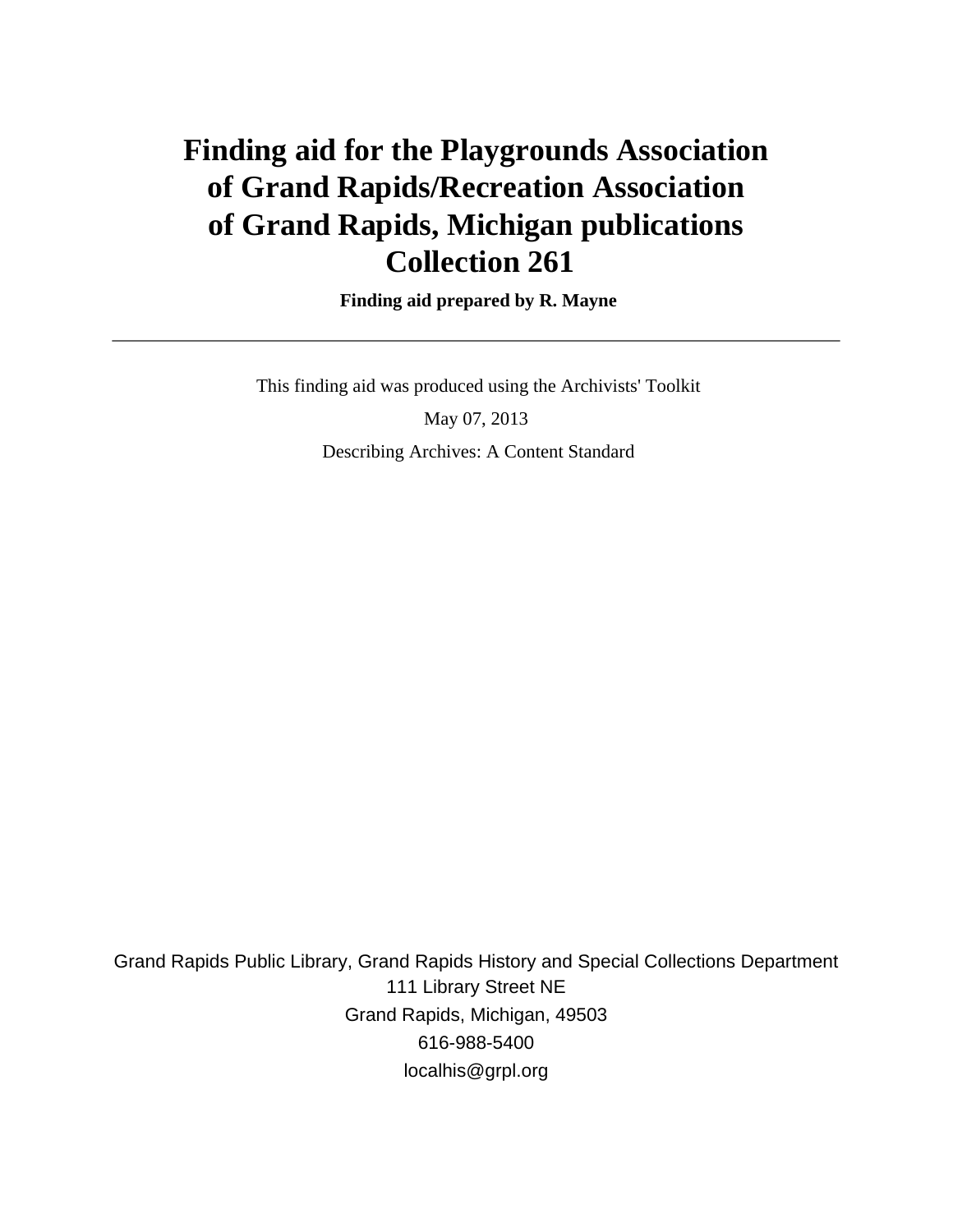## **Table of Contents**

 $\overline{\phantom{a}}$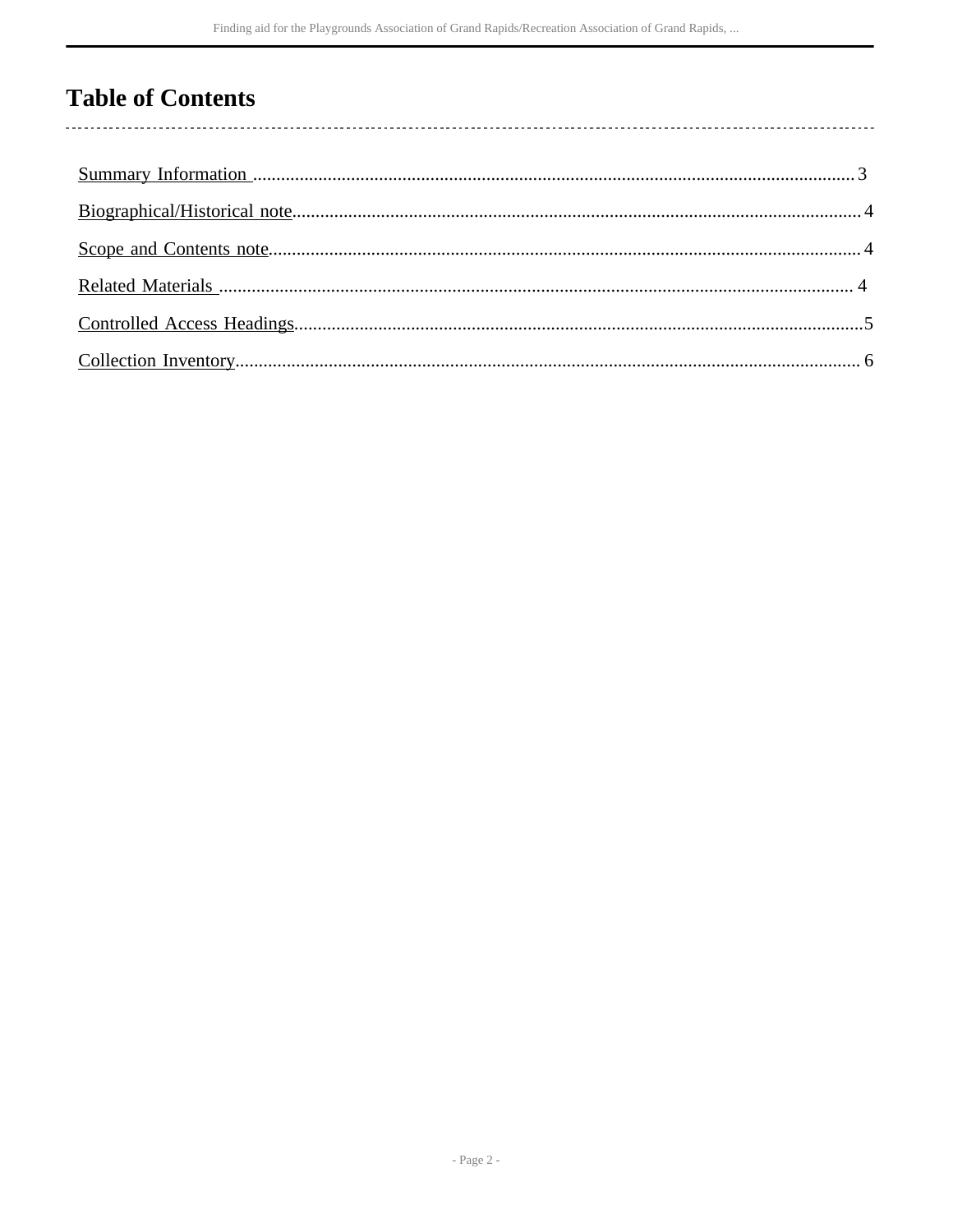## <span id="page-2-0"></span>**Summary Information**

| <b>Repository</b> | Grand Rapids Public Library, Grand Rapids History and Special<br><b>Collections Department</b>                                                                                                                                                                                                                                                                                                                                                                                                                                                                                                                                                                                                                                                                                                                                                         |
|-------------------|--------------------------------------------------------------------------------------------------------------------------------------------------------------------------------------------------------------------------------------------------------------------------------------------------------------------------------------------------------------------------------------------------------------------------------------------------------------------------------------------------------------------------------------------------------------------------------------------------------------------------------------------------------------------------------------------------------------------------------------------------------------------------------------------------------------------------------------------------------|
| <b>Creator</b>    | The Playgrounds Association of Grand Rapids.                                                                                                                                                                                                                                                                                                                                                                                                                                                                                                                                                                                                                                                                                                                                                                                                           |
| <b>Creator</b>    | The Recreation Association of Grand Rapids.                                                                                                                                                                                                                                                                                                                                                                                                                                                                                                                                                                                                                                                                                                                                                                                                            |
| <b>Title</b>      | The Playgrounds Association of Grand Rapids/Recreation Association of<br>Grand Rapids, Michigan publications                                                                                                                                                                                                                                                                                                                                                                                                                                                                                                                                                                                                                                                                                                                                           |
| Date [inclusive]  | 1903-1933                                                                                                                                                                                                                                                                                                                                                                                                                                                                                                                                                                                                                                                                                                                                                                                                                                              |
| <b>Extent</b>     | 0.83 Linear feet Two boxes                                                                                                                                                                                                                                                                                                                                                                                                                                                                                                                                                                                                                                                                                                                                                                                                                             |
| Language          | English                                                                                                                                                                                                                                                                                                                                                                                                                                                                                                                                                                                                                                                                                                                                                                                                                                                |
| <b>Abstract</b>   | This small collection contains documents of the history and development<br>of the Playground Association, and subsequently the Grand Rapids<br>Recreation Association, in Grand Rapids, Michigan. These organizations<br>developed in response to the perceived advantages of fresh air and<br>exercise in combating tuberculosis. Playgrounds were also perceived as a<br>way to prevent juvenile delinquencies in the growth urban environments.<br>Charles W. Garfield is considered the father of the playground movement<br>in Grand Rapids. He not only served as the president of the original<br>association, but with his wife contributed land for parks in Grand Rapids.<br>Included in this collection are the constitutions and minutes of these<br>organizations, as well as tracts on the development of the Playground<br>Association. |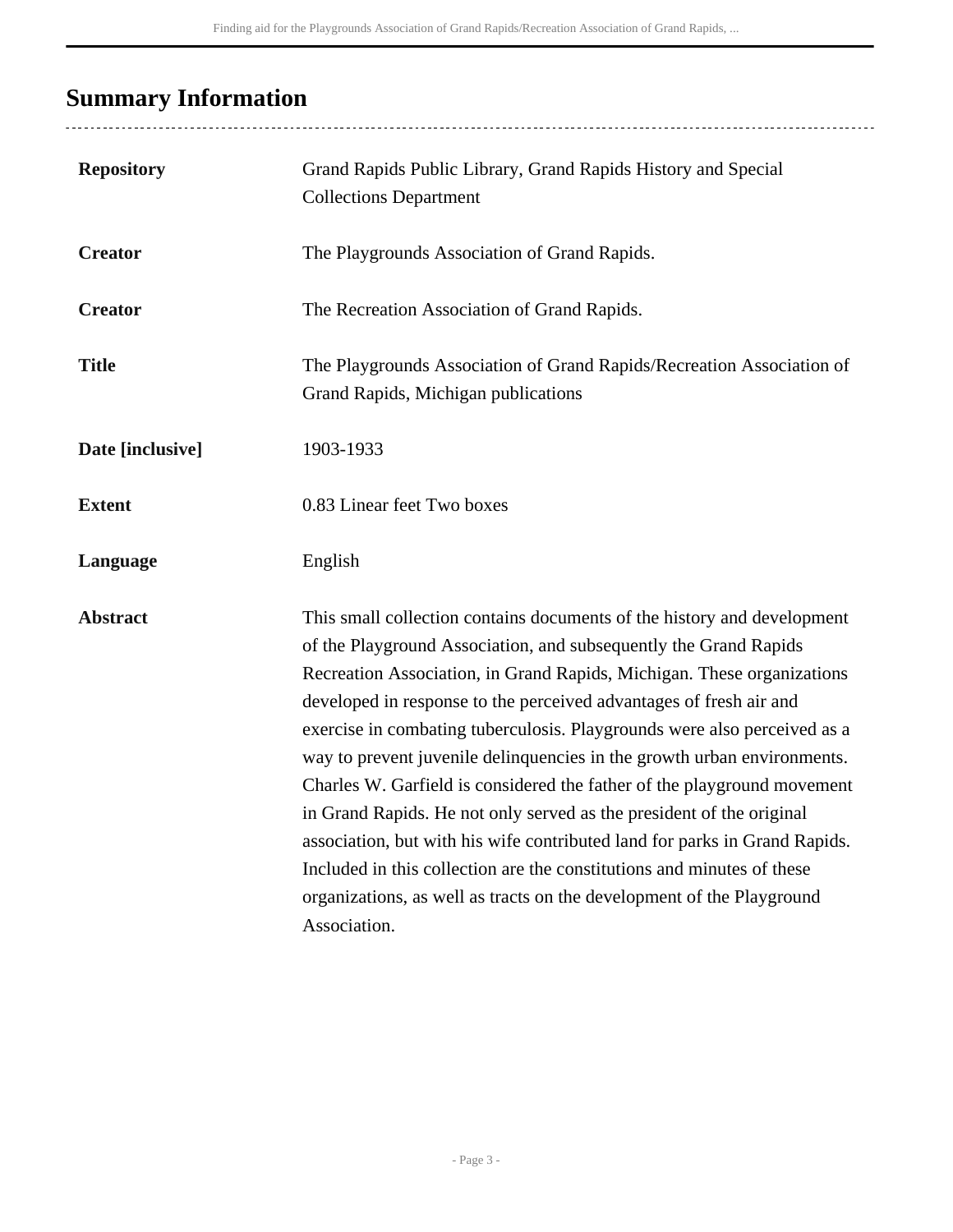### <span id="page-3-0"></span>**Biographical/Historical note**

Charles W. Garfield is considered the father of the playground movement in Grand Rapids. He not only served as the president of the original association, but with his wife contributed land for parks in Grand Rapids. Parks were developed not only next to schools, but throughout Grand Rapids, in conjunction with Grand Rapids cemeteries.

### <span id="page-3-1"></span>**Scope and Contents note**

v. 2 of the Minutes, ca. 1913-1915, was not found at the time this collection was processed.

### **Administrative Information**

#### **Publication Information**

Grand Rapids Public Library, Grand Rapids History and Special Collections Department

### <span id="page-3-2"></span>**Related Materials**

#### **Related Archival Materials note**

Coll. 147, Mary Emily Schroeder Papers of the History of Garfield Park Neighborhood.

Coll. 263, GRPL Small Manuscript Collection, contains biographical materials on Charles Garfield.

Vertical file on playgrounds.

Newspaper article: Playground popular places these hot days. The Sunday Herald. July 3, 1910.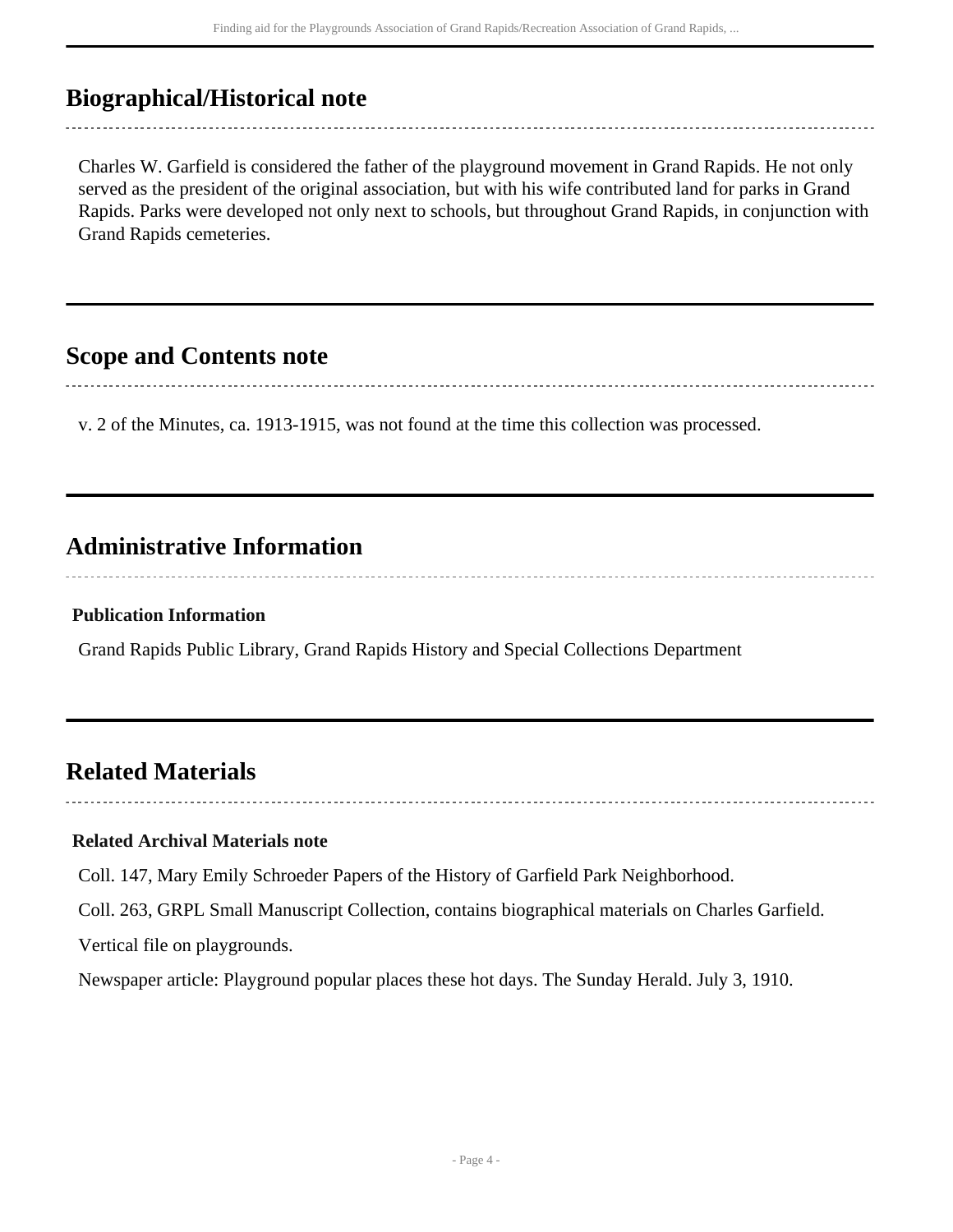### <span id="page-4-0"></span>**Controlled Access Headings**

#### **Genre(s)**

 $\overline{a}$ 

• records (documents)

#### **Geographic Name(s)**

• Grand Rapids (Mich.) -- History

#### **Personal Name(s)**

• Garfield, Charles William, 1848-1934

#### **Subject(s)**

- Charities -- Michigan -- Grand Rapids
- Playgrounds -- Michigan -- Grand Rapid -- History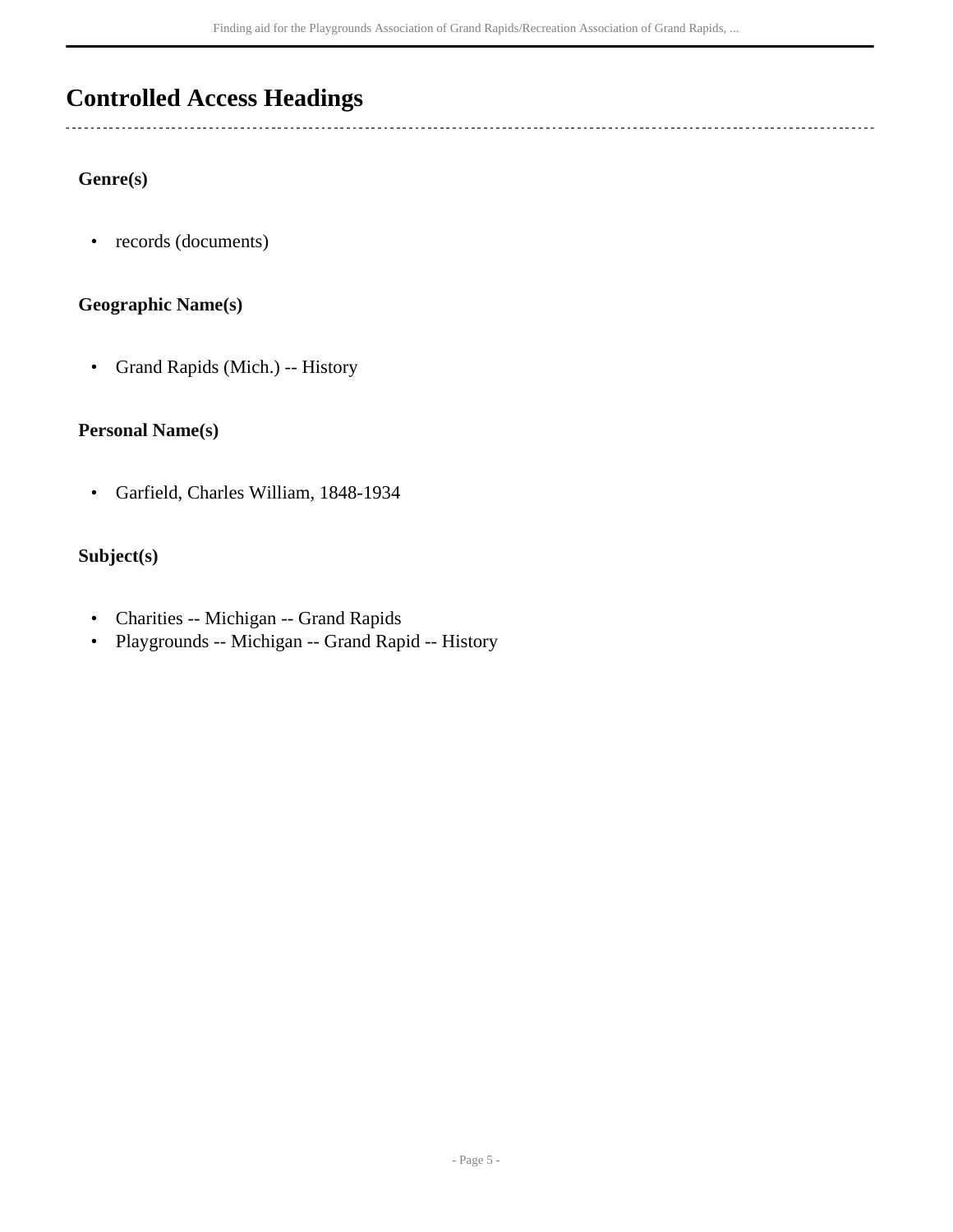# <span id="page-5-0"></span>**Collection Inventory**

|                                                                                                                                                                                                                                                                                                                                                                                                                                 | <b>Box</b>   | Folder         |
|---------------------------------------------------------------------------------------------------------------------------------------------------------------------------------------------------------------------------------------------------------------------------------------------------------------------------------------------------------------------------------------------------------------------------------|--------------|----------------|
| History. [MKG331.8.D57] Digest of the Co-operative Work for Public<br>Playgrounds / by The Playground Association, the Park and Cemetery<br>Commissioners, and The Board of Education of the City of Grand Rapids,<br>Michigan, May 1912.                                                                                                                                                                                       | $\mathbf{1}$ | $\mathbf{1}$   |
| Historical tract. [MKG796.G76] Wanted—A Playground / The Playground<br>Assoc. of Grand Rapids. [ca. 1909] Acc. No. 474466                                                                                                                                                                                                                                                                                                       | $\mathbf{1}$ | $\overline{2}$ |
| Constitutions. 1908. Playground Association [MKG796.G86c]<br>Constitution of the Playgrounds Association of Grand Rapids. Dec. 11,<br>1908. Acc. No. 475458. [Ink damage. Source of original signatures,<br>including Samuel H. Ranck.                                                                                                                                                                                          | $\mathbf{1}$ | 3              |
| Constitutions. 1911. See Folder 5.                                                                                                                                                                                                                                                                                                                                                                                              | $\mathbf{1}$ | $\overline{4}$ |
| Constitutions. 1919. Recreation Association [MKG796.G76c 1919]<br>Constitution of the Recreation Association of Grand Rapids, Mich.<br>Adopted May 8, 1919. Acc. No. 504898                                                                                                                                                                                                                                                     | $\mathbf{1}$ | 5              |
| Minutes. [MKG796.G76m] Note: These minutes are housed with the 1911<br>Constitution. v.1 Grand Rapids Recreation Association—label on front<br>cover. Handwritten title page: Grand Rapids Playgrounds Association.<br>Secretary's minutes, 1910-1913. Constitution, 1911. Acc. No. 473004 [In<br>small 3-ring binder] The Constitution booklet has: Constitution of The<br>Playground Association of Grand Rapids, Mich. 1911. | $\mathbf{1}$ | 4              |